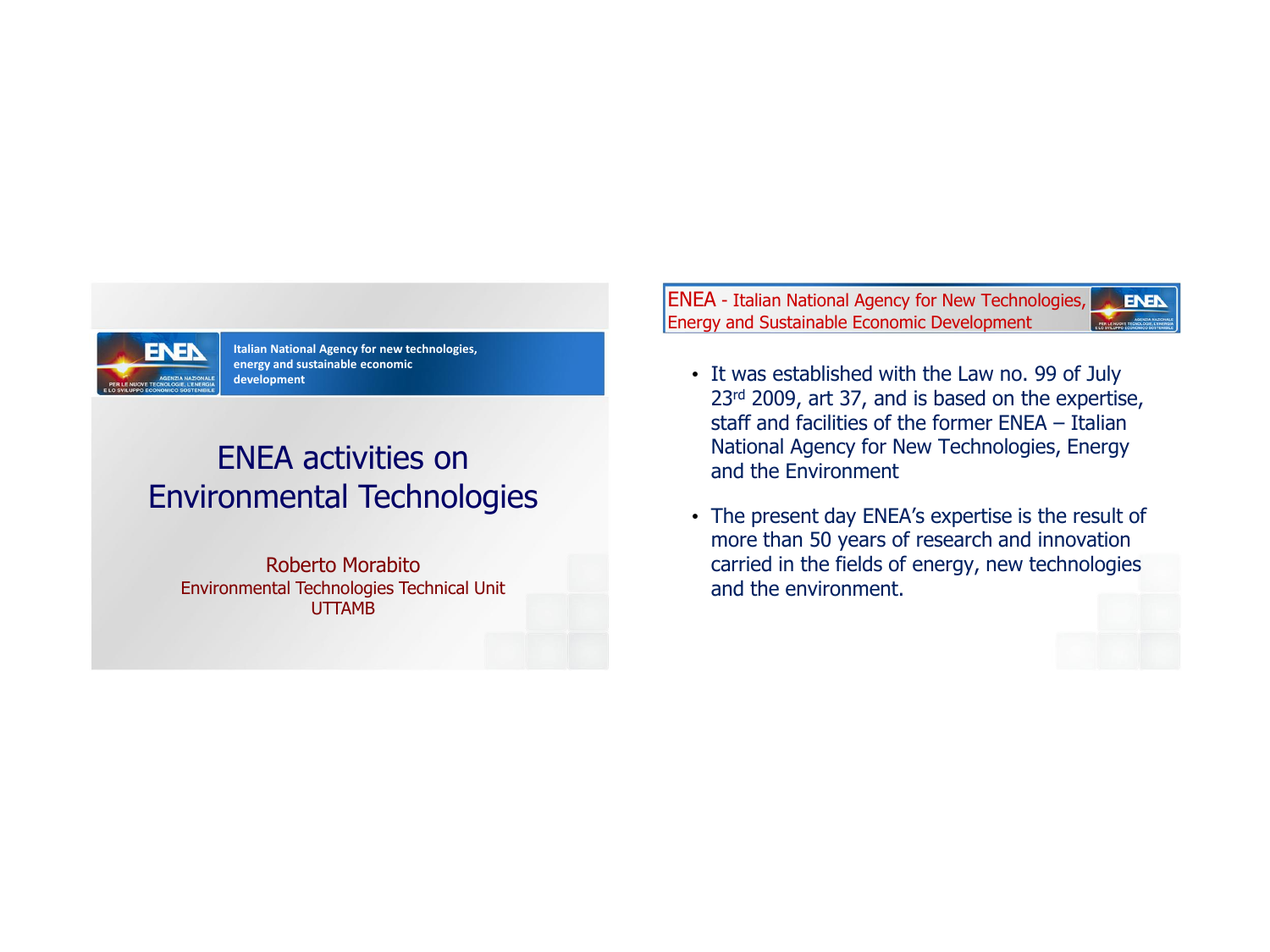ENEA - Italian National Agency for New Technologies, ENEA - Italian National Agency for New Technologies, ENEA | ENEA IN FIGURES

- Its mission is to support Italy's competitiveness and sustainable development through research and innovation technology activities and agency services in support to public administrations, private enterprises, with particular regard to SMEs, and citizens.
- ENEA is organized into 23 Technical Units providing research, technology innovation and advanced services, with a permanent staff of 2.800 among researchers, technicians and administrative staff, operating in 13 Research Centres all over Italy

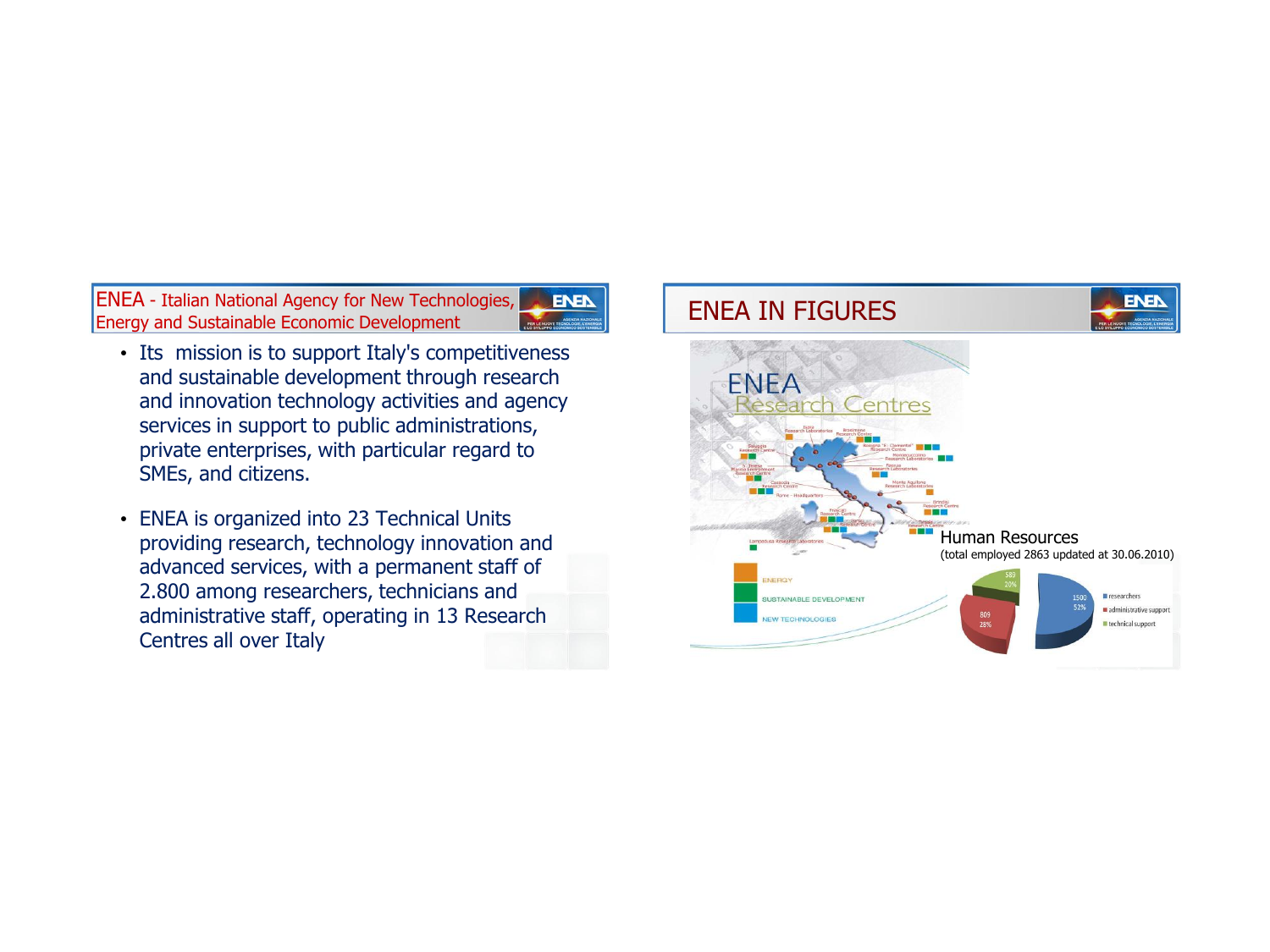| <b>R&amp;D Main topics</b>                          | O SYE UPPD FCO  |
|-----------------------------------------------------|-----------------|
| <b>ENERGY</b>                                       |                 |
| <b>Nuclear Fusion</b>                               |                 |
| <b>Nuclear Fission</b>                              |                 |
| <b>Renewable Energy Sources</b>                     |                 |
| <b>Energy Efficiency</b>                            |                 |
| Advanced Technologies for Energy and Industry       |                 |
| <b>NEW TECHNOLOGIES</b>                             |                 |
| <b>Radiation Applications</b>                       |                 |
| <b>Material Technologies</b>                        |                 |
| <b>Energy and Environment Modeling</b>              |                 |
| <b>ICT</b>                                          |                 |
| <b>SUSTAINABLE ECONOMIC DEVELOPMENT</b>             |                 |
| <b>Environment Characterization, Prevention and</b> |                 |
| <b>Recovery</b>                                     |                 |
| <b>Environmental Technologies</b>                   |                 |
| <b>Seismic Protection</b>                           |                 |
| <b>Radiation Biology and Human Health</b>           | <b>CHEESING</b> |
| Sustainable Development and Innovation of           |                 |
| the Agro-Industrial System                          |                 |

# ENEA at a glance

**ENET** 

- Annual volume of Projects: Euro 46.825.000 (2009)
- $\triangleright$  More than 120 ongoing projects financed by EC, 80 of which financed by 7th FP till July, 2010 (main themes: EURATOM fission, Energy, Environment and Research Infrastructures)
- 1200 partners from 66 countries all over the world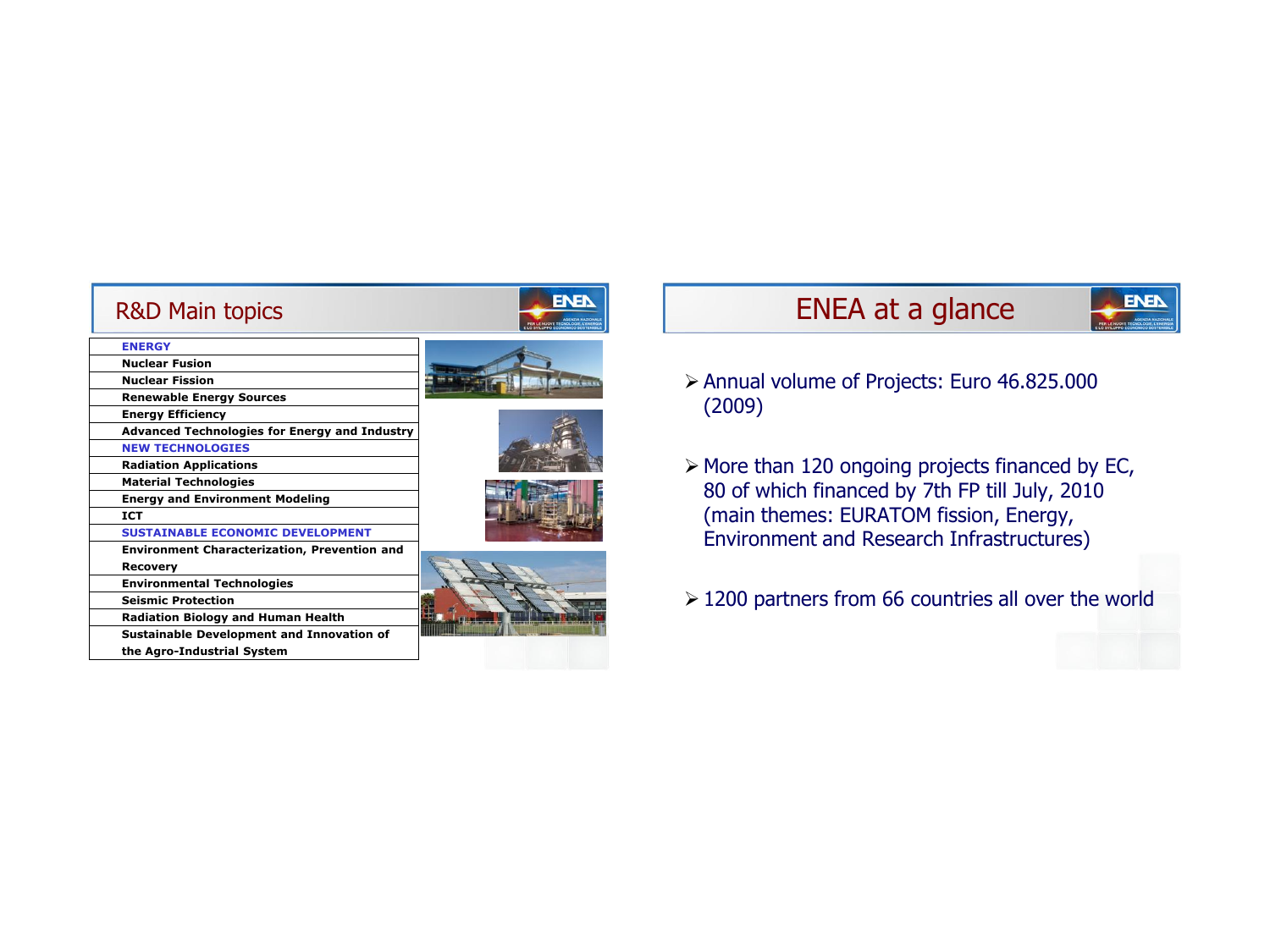# ENEA' activities The Frame

## ENEA activities on

## Environmental Technologies



 2000 Lisbon – ….Information Society……knowledge-based economy…….strategy

**ENER** 

- $\geq$  2001 Gotheborg The sustainable development strategy Needs for integrated policies allowing the achievements of economic, social and environmental goals (decoupling development and environmental degradation)
- $>$  2003 Brussels Environmental Technologies are acknowledged as one of the main pillars for achieving the Gotheborg strategy
- $\triangleright$  January 2004 The European parliament approves the Environmental Technologies Action Plan (ETAP)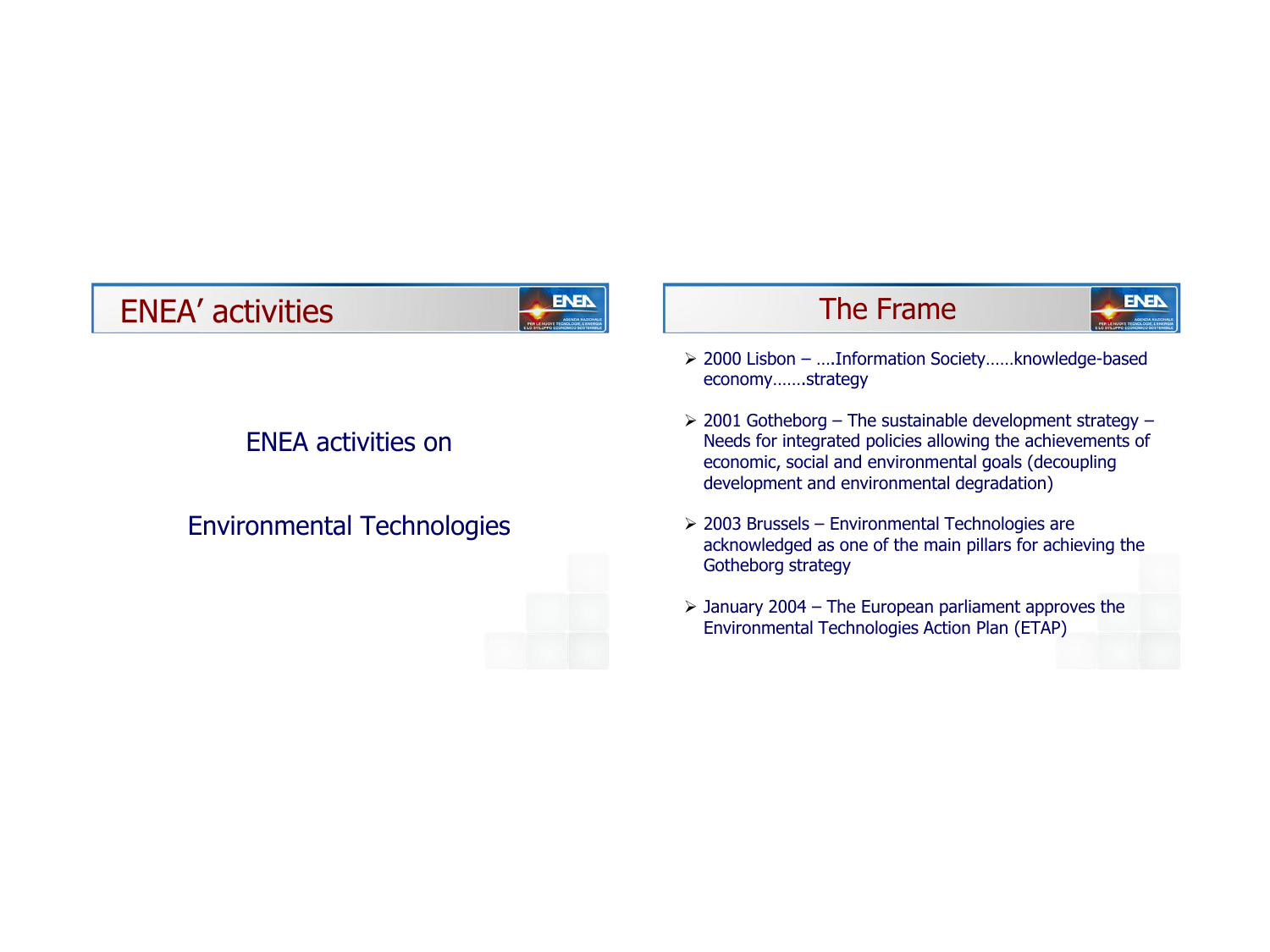## The Frame



- Environmental Technologies are those cleaner and resource efficient technologies which can decrease material inputs, reduce energy consumption and emissions, recover valuable by-products, minimize waste disposal problems or some combination of these.
- Environmental Technologies are not only single technologies but also total systems including know-how, procedures, methodologies, management plans, etc

## Environmental Technologies Technical Unit

- $\triangleright$  UTTAMB Casaccia RC 5 labs (and 1 administrative unit):
	- Integrated Waste Cycle
	- Ecoinnovation of productive systems
	- Development of future scenarios and modelling for the evaluation of atmospheric pollution
	- Environmental restoration
	- Environmental management systems



**ENER**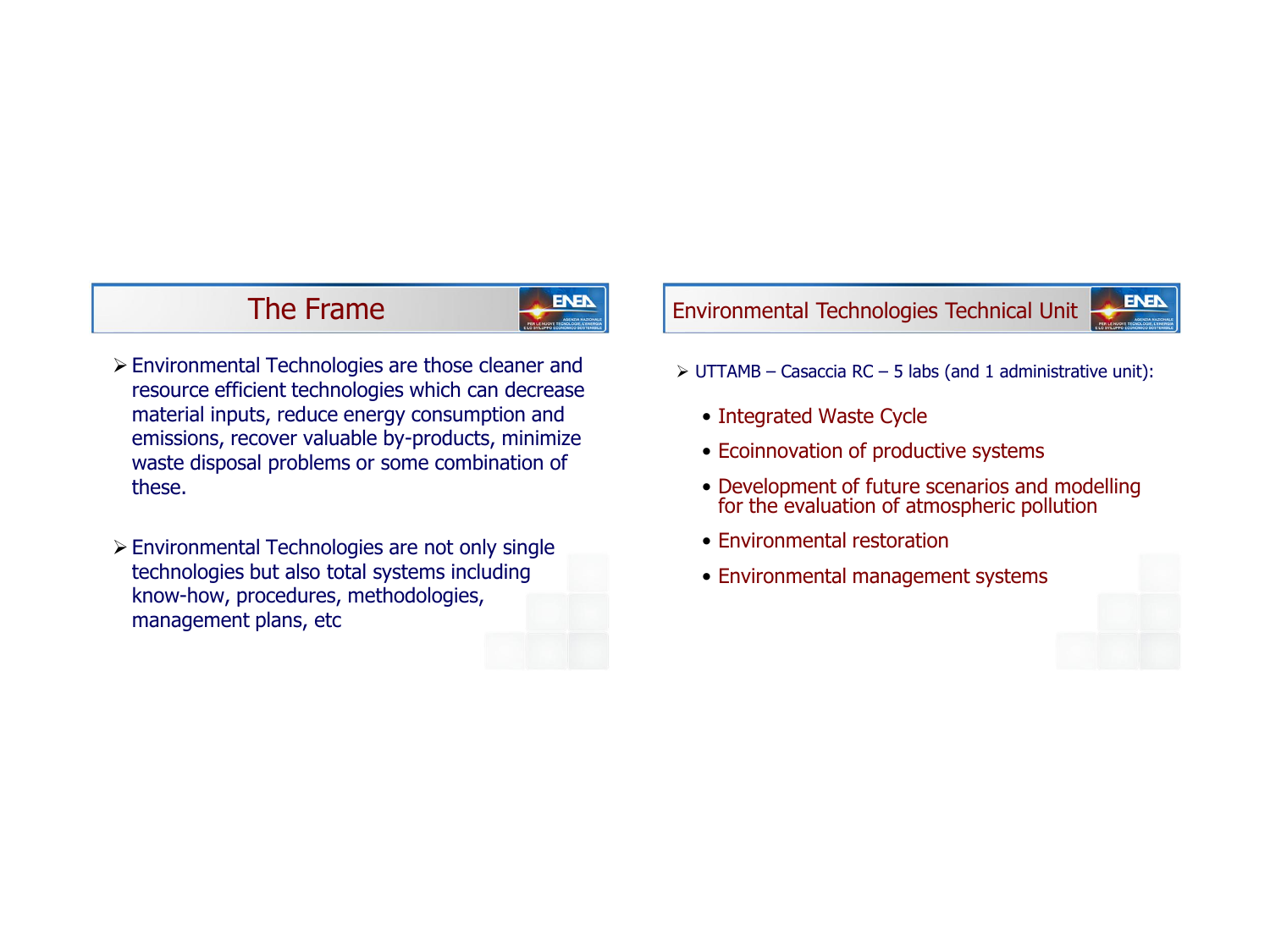## **Our main "clients"** The activities



#### **At national level:**

- $\checkmark$  Public Authorities (Ministries of the Economic development, the Environment, the Research, Regions, Municipalities, etc.)
	- Scientific and technical support, advisor and services
	- Cooperation in joint projects of R&D
- $\checkmark$  Industrial sector, particularly SMEs
	- Cooperation in joint projects of R&D
	- **Technology transfer**
	- Demonstration
	- Identification and replication of Best Practices
	- Dissemination

### **At international level:**

- $\checkmark$  European Commission (DG Environment, DG Research, DG Energy, DG Enterprise)
- UNIDO
- $\checkmark$  Public Authorities of Foreigner Countries

# **ENEN**

- $\triangleright$  All the activities carried out by ENEA-UTTAMB aim to sustainability of urban, touristic and industrial systems integrating:
	- "Traditional" R&D activities
	- "New" Agency functions
		- Supporting the EC and Italian Government in policies and related legislation, regulation, etc
		- Supporting national, regional and local Institutions in the implementations of EC Directives and regulations, of environmental management plans at local, regional and national levels
		- Supporting industries, mainly SMEs, in the implementation of environmental technologies developed by ENEA or market available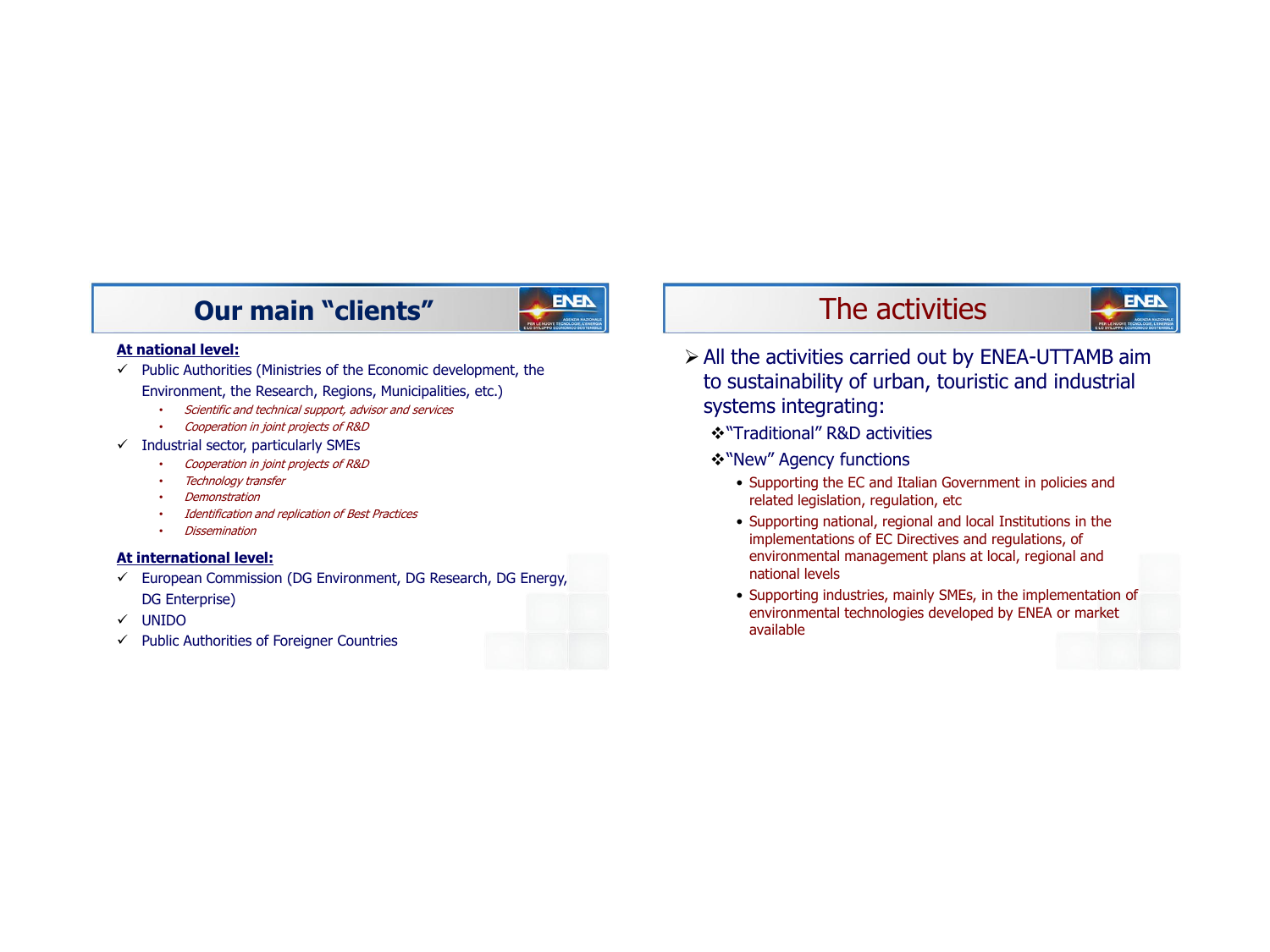## Main sectors



- $\triangleright$  Waste cycle management Casaccia and Trisaia Research Centres
- $\triangleright$  Eco-innovation of productive processes and systems Casaccia Research Centre
- $\triangleright$  Water management Bologna, Casaccia and Trisaia Research Centres
- $\triangleright$  Environmental restoration
	- Casaccia Research Centre
- Environmental certification and management tools and eco-design Bologna and Casaccia Research Centres
- $\triangleright$  Air quality Bologna and Casaccia Research Centres

## **The sustainable management of waste**



**Development of technical and scientific competencies on the waste management in the framework of the environmental sustainability.**

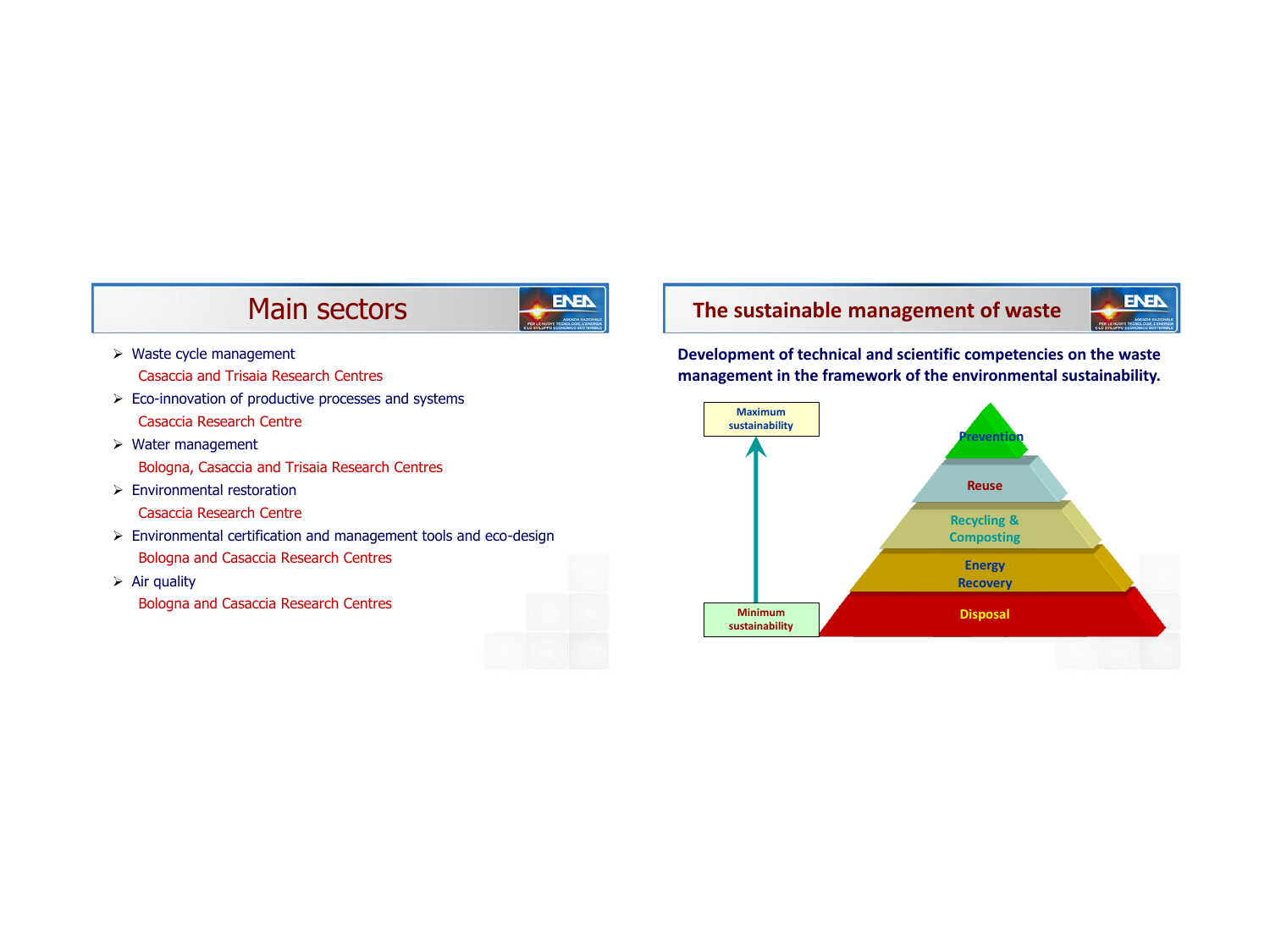#### **Monitoring and analytical characterization of waste and emissions from treatment activities**



**The sustainable management of waste, together with the prevention actions, softens the environmental impacts related to the transformation and the depletion of raw materials, and reduces quantity and hazard of products that should be inevitably disposed as waste at the end of their life cycle.**

**ENEN** 





### **Experimentation, demonstration, validation and monitoring of technologies and systems**





**Promotion e strengthening of innovative technologies for the recovery of waste as a tool to reduce the exploitation of natural resources and the impact of the management systems, by means of:**

**ENEN** 

- **- promotion of industrial initiatives in local frameworks;**
- **- technical-economical validation of the synergies between different waste streams treatments;**
- **- the growth of programmatic arrangements between local institutions and entrepreneurs.**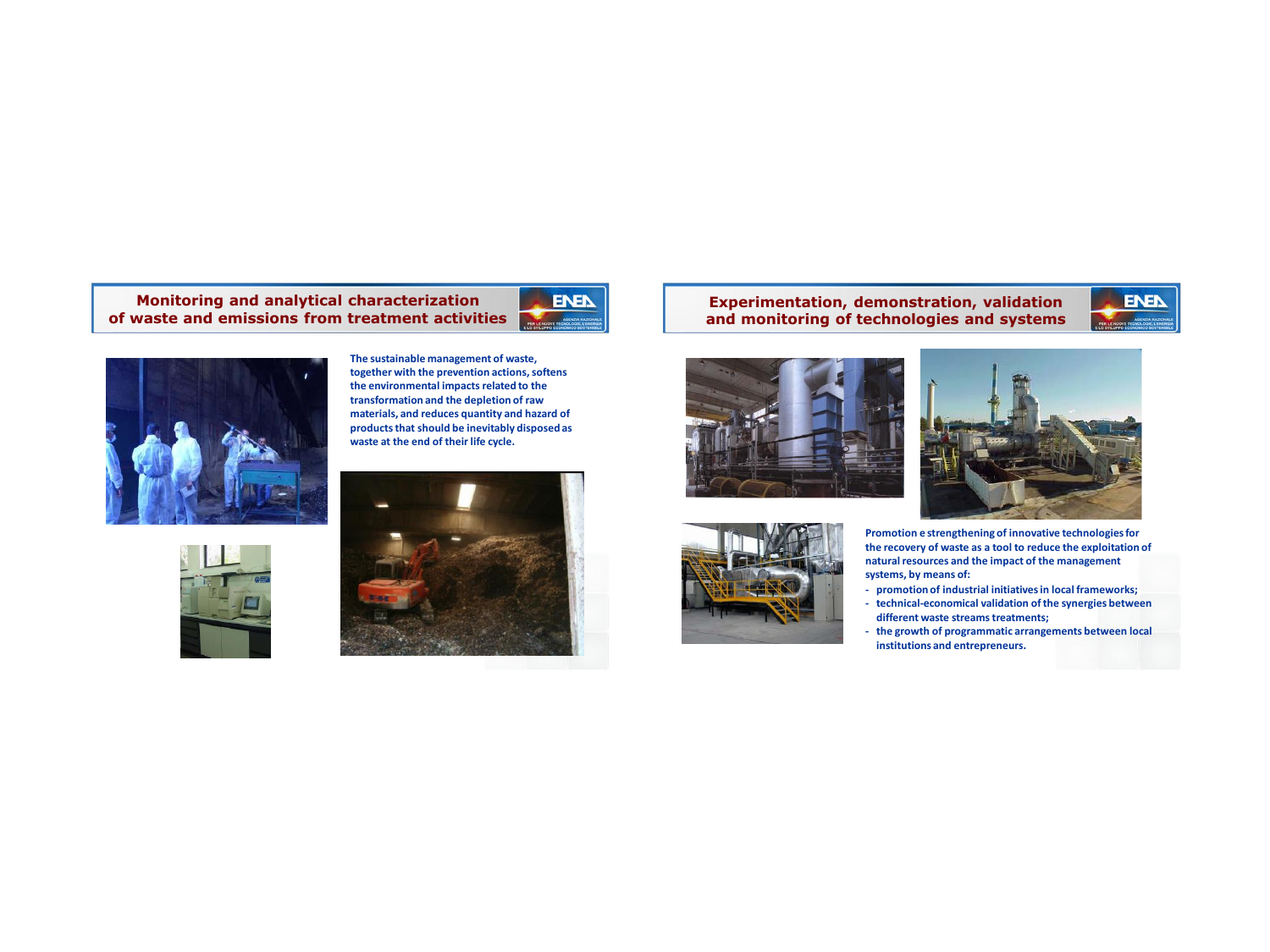

# **ENEN**

Eco-innovation through innovative

### Research & Development

- Eco-innovation of single processes (BATs, BREF, etc..)
- Eco-innovation of products (Ecodesign, LCA, etc..)
	- technologies and methodologies
- Eco-innovation of industrial/productive areas (integrated system management, industrial ecology, etc..)

### Technical advise, training, dissemination

Supporting private and public stakeholders in ecoinnovation and related policy implementation (REACH, RAEE, WFD, ..)

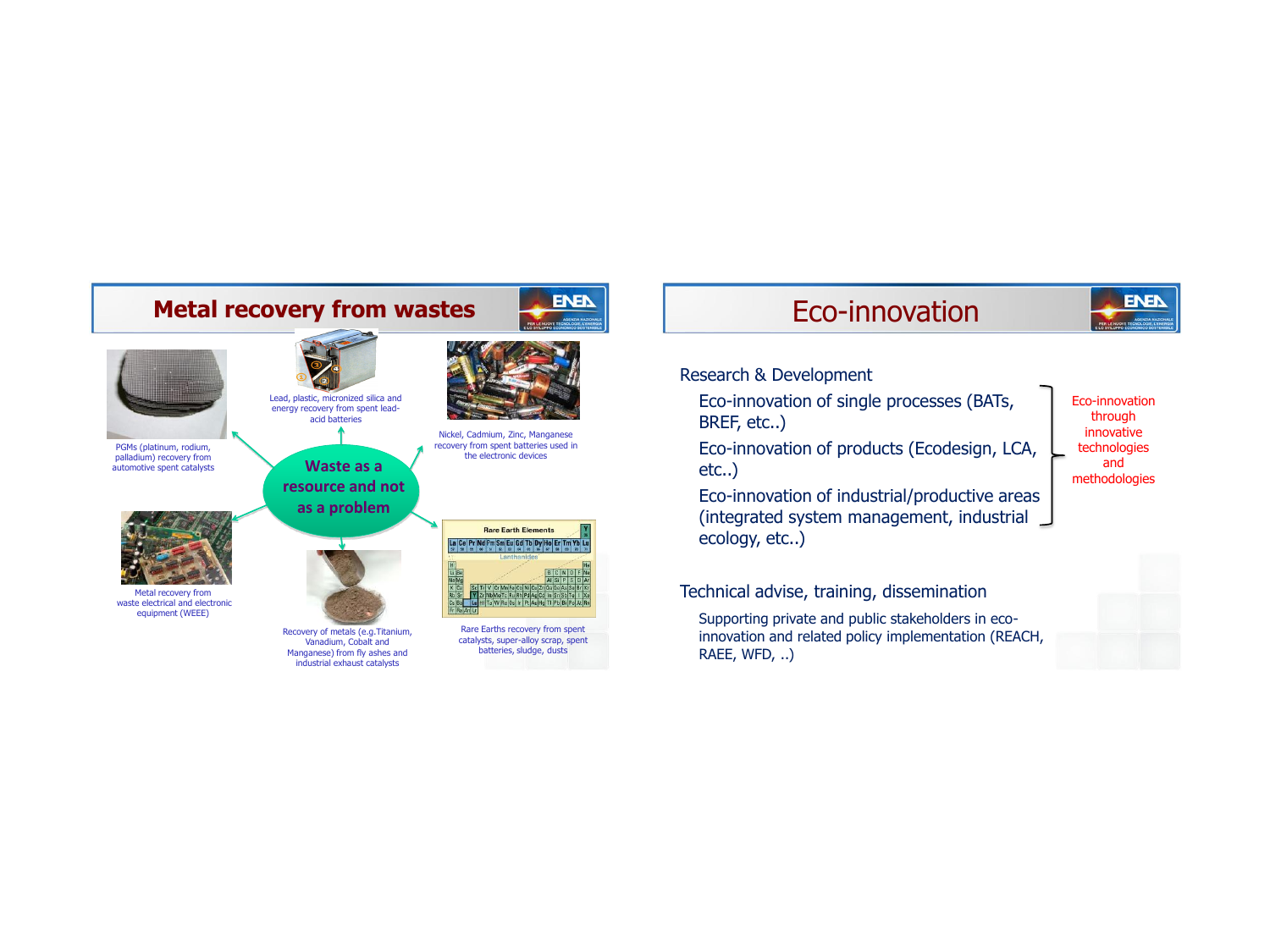

- BATTLE Project Best Available Technique for water reuse in TextiLE
	- Development and prototypal application of a clean technology for the water reuse, at present not envisaged in the BREFs, to be proposed as reference BAT for SMEs as well for large enterprises.
- INTEXUSA project INTelligent innovation for sustainable TEXtile production: Optimisation of dyeing processes with UltraSonic technology and its integration with Automatic on-line control.
	- Advantages of UltraSonic technology in dyeing processes:
		- $\triangleq$  Increased dyes diffusion towards fibers
		- Increased dyes dispersion (aggregates decomposition)
		- $\triangleq$  Air expulsion/degassing from fibers
		- Strong liquid agitation

# Ecoinnovation in the textile industries The EU project BATTLE



UF

Recover

Factor

s in March

**Total** 

printed<br>fabric

 $(l.m.)$ 

 $1.310.764$  0,7

|                                                         |                                                            | <b>Water Reuse Plant performance</b>                                                              |                                                               |
|---------------------------------------------------------|------------------------------------------------------------|---------------------------------------------------------------------------------------------------|---------------------------------------------------------------|
| <b>Total</b><br>recovered<br>water<br>(m <sup>3</sup> ) | <b>Daily</b><br>average<br>recovered<br>water<br>$(m^3/d)$ | <b>Daily</b><br>average rec.<br>water in<br>days of<br>regular<br><b>functioning</b><br>$(m^3/d)$ | <b>Houri</b><br><b>Averag</b><br>treate<br>Water<br>$(m^3/h)$ |
| 7691                                                    | 373                                                        | 503                                                                                               | 42                                                            |
|                                                         |                                                            |                                                                                                   |                                                               |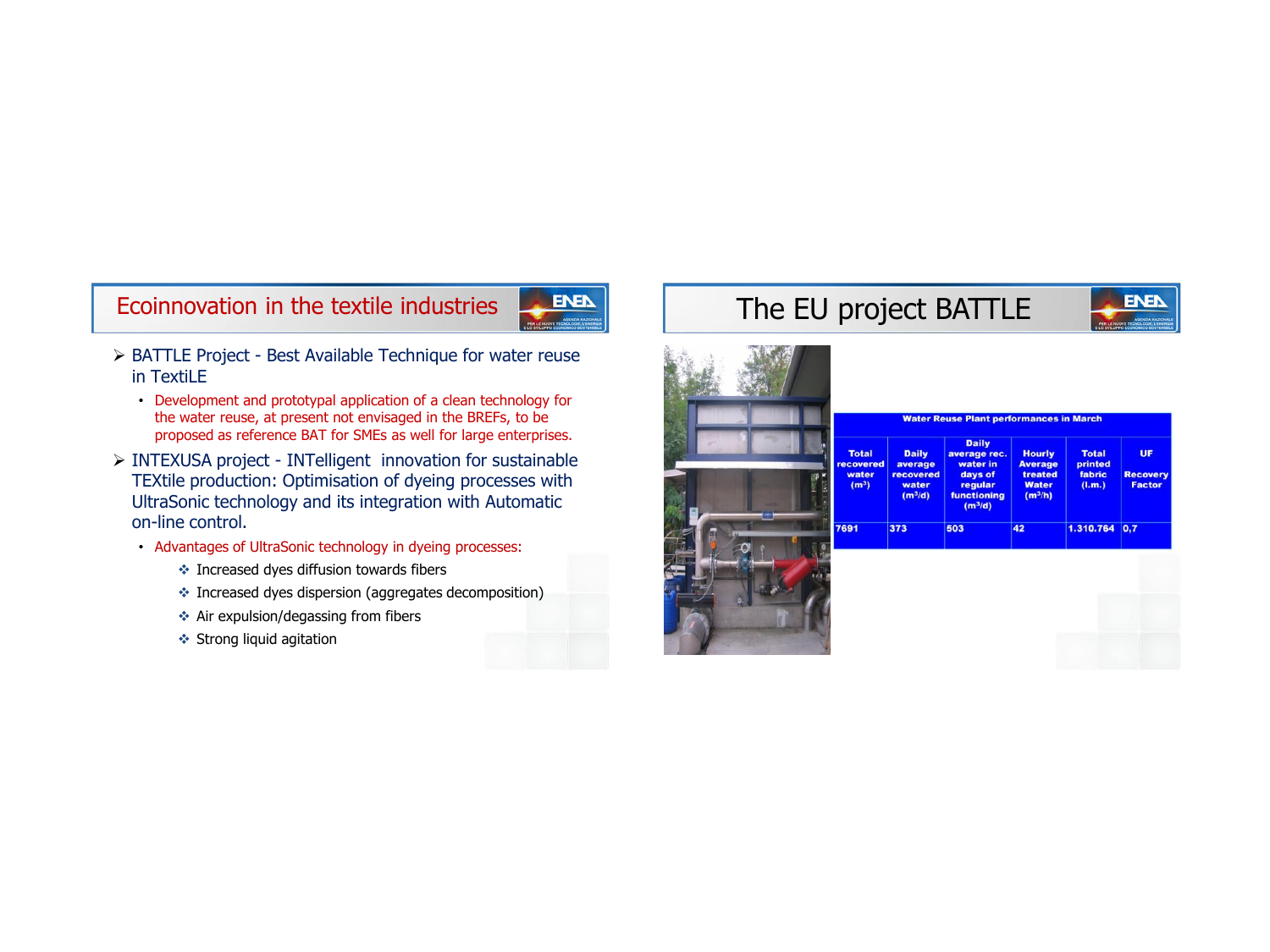# INTEXUSA Project

- Excellent qualitative results obtained with natural fibers (wool, cotton)
- Energy saving due to lower process time and temperature than in classical dyeing processes
	- Time 50 minutes less
	- Temperature:  $60^{\circ}$ C instead of 80 $^{\circ}$ C

#### Ongoing studies

- Reduced emission of organic substances (dyes, dispersants, wetting agents) thus reducing wastewater treatment costs
- Reduced water consumption



**ENEN** 

Cotton cloth - Dye "blue Kemazol 2%"



Wool cloth -Dye "Red Nylosan E-BL, 1%"

Consultancy to UNIDO (United Nations Industrial Development Organization)



- Promoting the implementation of BAT/BEP to reduce unintentional releases of persistent organic pollutants (POPs) from industry sources
	- mainly pertaining to the metallurgical sector (ferrous and non-ferrous) in developing countries and economies in transition.
- Provision of a range of services in different stages of investment projects
	- dissemination of industry-related knowledge
	- provision of technical assistance for the individuation of suitable industry strategies to accelerate sustainable industrial development.